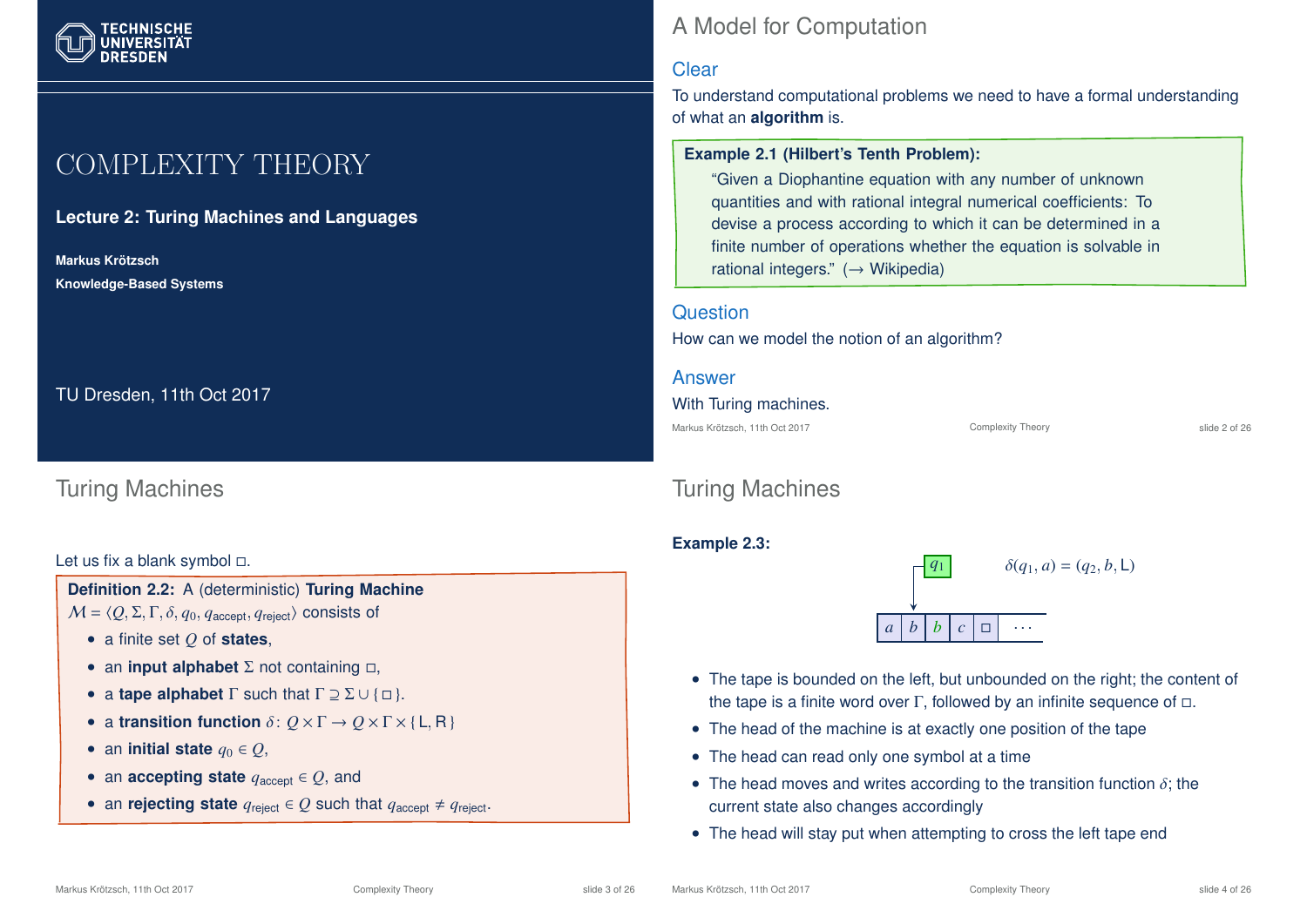### **Configurations**

Observation: to describe the current step of a computation of a TM it is enough to know

- the content of the tape,
- the current state, and
- the position of the head

**Definition 2.4:** A **configuration** of a TM M is a word *uqv* such that

- $\bullet$   $q \in Q$ ,
- $uv \in \Gamma^*$

Some special configurations:

- The **start configuration** for some input word  $w \in \Sigma^*$  is the configuration  $q_0w$
- A configuration  $uqv$  is **accepting** if  $q = q_{\text{accept}}$ .
- A configuration  $uqv$  is **rejecting** if  $q = q_{\text{reject}}$ .

Markus Krötzsch, 11th Oct 2017 **Complexity Theory** Complexity Theory slide 5 of 26

### Recognisability and Decidability

**Definition 2.5:** Let M be a Turing machine with input alphabet Σ. The **language accepted by** M is the set

 $\mathcal{L}(\mathcal{M}) \coloneqq \{ w \in \Sigma^* \mid \mathcal{M} \text{ accepts } w \}.$ 

A language L ⊆ Σ ∗ is called **Turing-recognisable** (**recursively enumerable**) if and only if there exists a Turing machine M with input alphabet Σ<sup>\*</sup> such that  $\mathcal{L} = \mathcal{L}(\mathcal{M})$ . In this case we say that M **recognises**  $\mathcal{L}$ .

A language L ⊆ Σ ∗ is called **Turing-decidable** (**decidable**, **recursive**) if and only if there exists a Turing machine M such that  $\mathcal{L} = \mathcal{L}(\mathcal{M})$  and M halts on every input. In this case we say that M **decides** L.

## **Computation**

#### We write

- $\bullet \enspace C \vdash_{\mathcal{M}} C'$  only if  $C'$  can be reached from  $C$  by one computation step of  $\mathcal{M};$
- $C \nvdash^*_{\mathcal{M}} C'$  only if  $C'$  can be reached from  $C$  in a finite number of computation steps of M.

We say that M **halts** on input *w* if and only if there is a finite sequence of configurations

$$
C_0 \vdash_{\mathcal{M}} C_1 \vdash_{\mathcal{M}} \cdots \vdash_{\mathcal{M}} C_\ell
$$

such that  $C_0$  is the start configuration of  ${\mathcal M}$  on input  $w$  and  $C_\ell$  is an accepting or rejecting configuration. Otherwise M **loops** on input *w*.

We say that M **accepts** the input *w* only if M halts on input *w* with an accepting configuration.

```
Markus Krötzsch, 11th Oct 2017 Complexity Theory Complexity Theory slide 6 of 26
```
### Example

**Claim 2.6:** The language  $\mathcal{L} \coloneqq \{a^{2^n} | n \ge 0\}$  is decidable.

**Proof:**A Turing machine  $M$  that decides  $L$  is

- $M =$  On input *w*, where *w* is a string
	- Go from left to right over the tape and cross off every other 0
	- If in the first step the tape contained a single 0, accept
	- If in the first step the number of 0s on the tape was odd, reject
	- Return the head the beginning of the tape
	- Go to the first step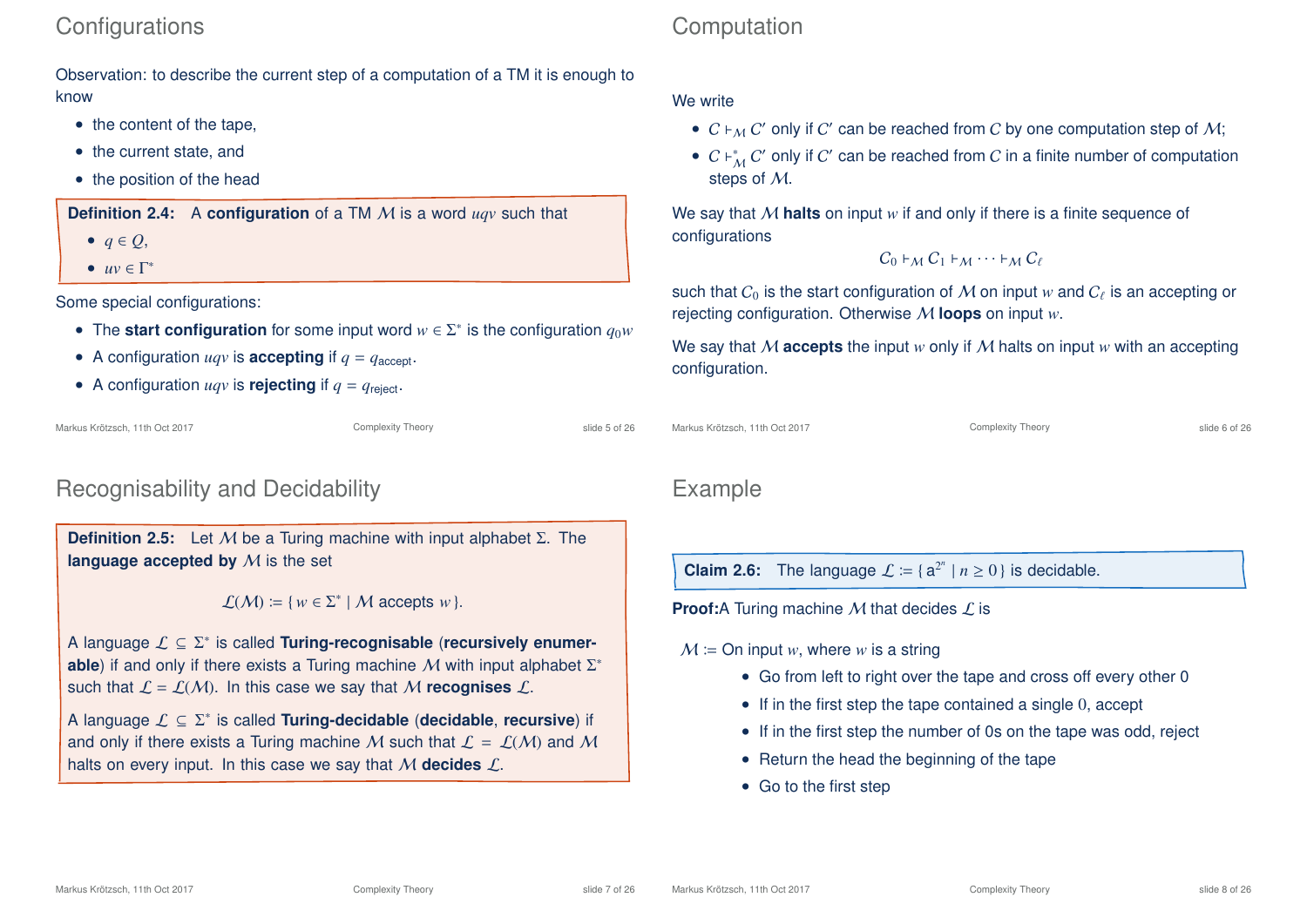### Example (cont'd)

Formally,  $M = (Q, \Sigma, \Gamma, \delta, q_1, q_{\text{accept}}, q_{\text{reject}})$ , where

- $Q = \{q_1, q_2, q_3, q_4, q_5, q_{\text{accept}}, q_{\text{reject}}\}$
- $\Sigma = \{a\}, \Gamma = \{a, x, \Box\}$

and  $\delta$  is given by



 $a \mapsto L$ 

The Church-Turing Thesis

It turns out that Turing-machines are **equivalent** to a number of formalisations of the intuitive notion of an **algorithm**

- $\bullet$   $\lambda$ -calculus
- while-programs
- $\mu$ -recursive functions
- Random-Access Machines
- $\bullet$  . . .

Because of this it is believed that Turing-machines completely capture the intuitive notion of an algorithm.  $\rightarrow$  **Church-Turing Thesis:** 

- "A function on the natural numbers is intuitively computable if and only if it can be computed by a Turing machine."
- (→ Wikipedia: Church-Turing Thesis)

### Problems as Languages

### **Observation**

- Languages can be used to model computational problems.
- For this, a suitable **encoding** is necessary
- TMs must be able to decode the encoding

**Example 2.7 (Graph-Connectedness):** The question whether a graph is connected or not can be seen as the **word problem** of the following language

 $GCONN := \{ \langle G \rangle \mid G$  is a connected graph },

where  $\langle G \rangle$  is (for example) the adjacency matrix encoded in binary.

**Notation 2.8:** The encoding of objects  $O_1, \ldots, O_n$  we denote by  $\langle O_1, \ldots, O_n \rangle$ .

Markus Krötzsch, 11th Oct 2017 **Complexity Theory** Complexity Theory **Complexity Theory** slide 10 of 26

## Variations of Turing-Machines

It has also been shown that deterministic, single-tape Turing machines are equivalent to a wide range of other forms of Turing machines:

- Multi-tape Turing machines
- Nondeterministic Turing machines
- Turing machines with doubly-infinite tape
- Multi-head Turing machines
- Two-dimensional Turing machines
- Write-once Turing machines
- Two-stack machines
- Two-counter machines

 $\bullet$  . . . .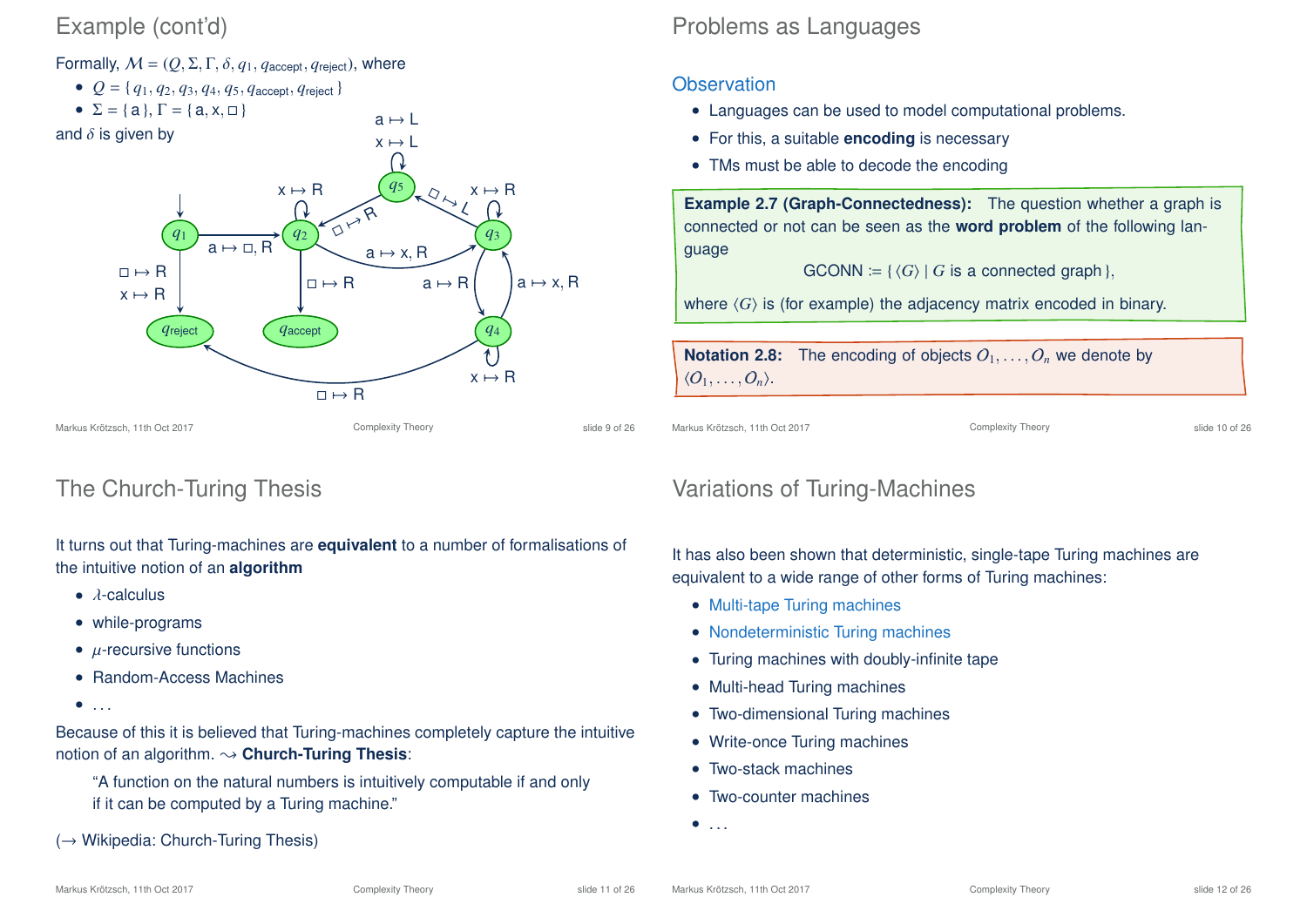*k***-tape Turing machines** are a variant of Turing machines that have *k* tapes.



### Multi-Tape Turing Machines

**Definition 2.9:** Let *k* ∈ N. Then a (deterministic) *k***-tape Turing machine** is a tuple  $M = (Q, \Sigma, \Gamma, \delta, q_0, q_{\text{accept}}, q_{\text{reject}})$ , where

- $Q$ ,  $\Sigma$ ,  $\Gamma$ ,  $q_0$ ,  $q_{\text{accept}}$ ,  $q_{\text{reject}}$  are as for TMs
- δ is a transition function for *k* tapes, i.e.,

 $\delta: Q \times \Gamma^k \to Q \times \Gamma^k \times {\{\text{L}, \text{R}, \text{N}\}}^k$ 

**Running** *M* on input  $w \in \Sigma^*$  means to start *M* with the content of the first tape being *w* and all other tapes blank.

The notions of a **configuration** and of the **language accepted by** *M* are defined analogously to the single-tape case.

Markus Krötzsch, 11th Oct 2017 **Complexity Theory** Complexity Theory slide 13 of 26

Markus Krötzsch, 11th Oct 2017 Complexity Theory slide 14 of 26

### Multi-Tape Turing Machines

**Theorem 2.10:** Every multi-tape Turing machine has an equivalent singletape Turing machine.

**Proof:** Let *M* be a *k*-tape Turing machine. Simulate *M* with a single-tape TM *S* by

- keeping the content of all *k* tapes on a single tape, separated by #
- marking the positions of the individual heads using special symbols





### Multi-Tape Turing Machines

#### $S \coloneqq \text{On input } w = w_1 \dots w_n$

• Format the tape to contain the word

 $\sharp \mathring{w}_1 w_2 \dots w_n \sharp \mathring{\Box} \sharp \mathring{\Box} \sharp \dots \sharp$ 

- Scan the tape from the first # to the  $(k + 1)$ -th # to determine the symbols below the markers.
- Update all tapes according to *M*'s transition function with a second pass over the tape; if any head of *M* moves to some previously unread portion of its tape, insert a blank symbol at the corresponding position and shift the right tape contents by one cell
- Repeat until the accepting or rejection state is reached.

 $\Box$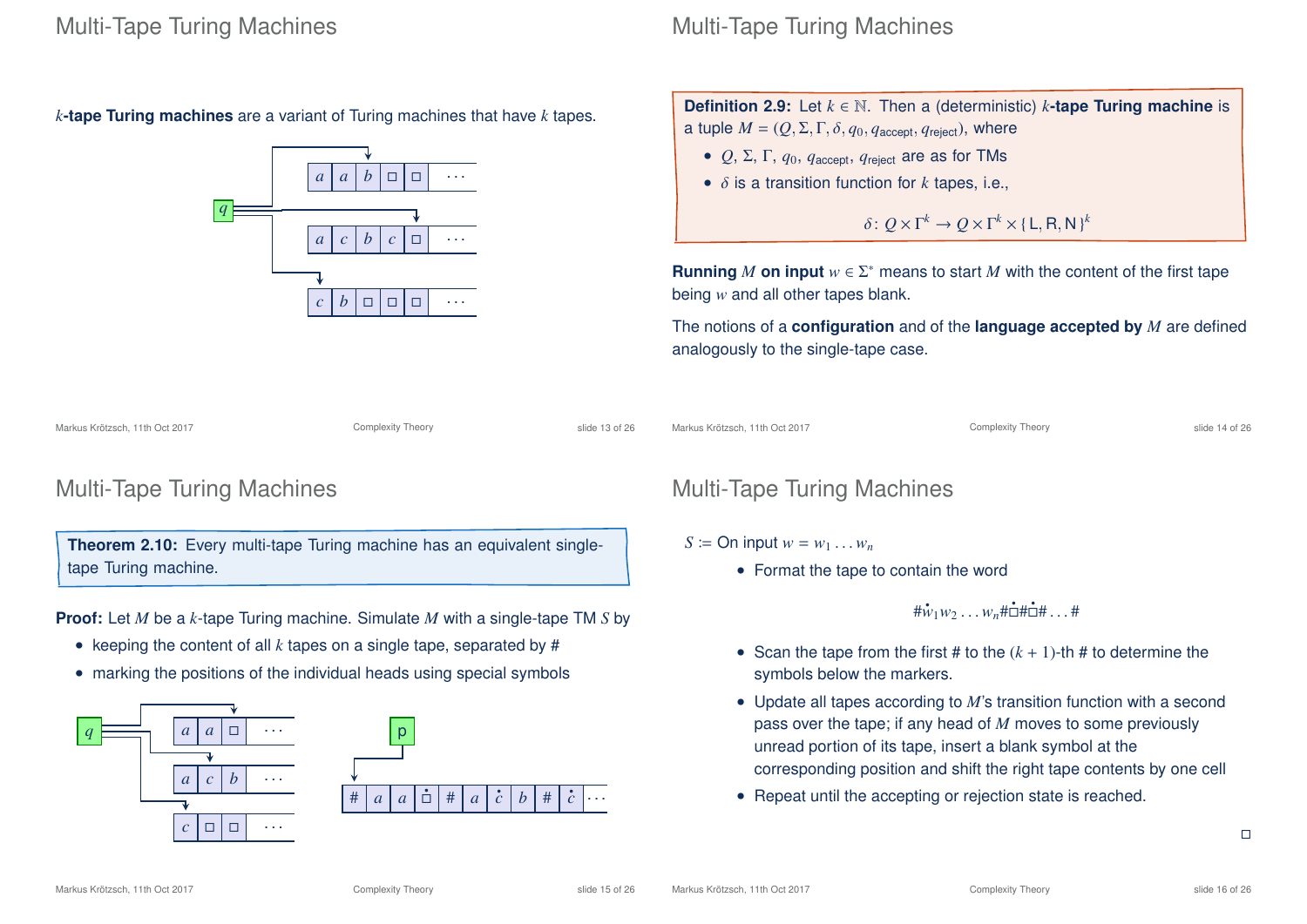### Nondeterministic Turing Machines

#### Goal

Allow transitions to be **nondeterministic**.

#### Approach

Change transition function from

$$
\delta\colon Q\times\Gamma\to Q\times\Gamma\times\{\mathsf{L},\mathsf{R}\}
$$

to

$$
\delta\colon Q\times\Gamma\to 2^{Q\times\Gamma\times\{\mathsf{L},\mathsf{R}\}}.
$$

The notions of **accepting** and **rejecting computations** are defined accordingly. Note: there may be more than one or no computation of a nondeterministic TM on a given input.

A nondeterministic TM *M* **accepts** an input *w* if and only if **there exists** some accepting computation of *M* on input *w*.

Complexity Theory slide 17 of 26

## Nondeterministic Turing Machines

#### Sketch of *D*:





#### simulation tape

address tape

Let *b* be the maximal number of choices in  $\delta$ , i.e.,

$$
b \coloneqq \max\{|\delta(q, x)| \mid q \in Q, x \in \Gamma\}.
$$

Nondeterministic Turing Machines

**Theorem 2.11:** Every nondeterministic TM has an equivalent deterministic TM.

**Proof:** Let *N* be a nondeterministic TM. We construct a deterministic TM *D* that is equivalent to *N*, i.e.,  $\mathcal{L}(N) = \mathcal{L}(D)$ .

Idea

- *D* deterministically traverses in breath-first order the tree of configuration of *N*, where each branch represents a different possibility for *N* to continue.
- For this, successively try out all possible choices of transitions allowed by *N*.

Markus Krötzsch, 11th Oct 2017 **Complexity Theory** Complexity Theory slide 18 of 26

## Nondeterministic Turing Machines

#### *D* works as follows:

- (1) Start: input tape contains input *w*, simulation and address tape empty
- (2) Copy *w* to the simulation tape and initialize the address tape with 0.
- (3) Simulate one finite computation of *N* on *w* on the simulation tape.
	- Interpret the address tape as a list of choices to make during this computation.
	- If a choice is invalid, abort simulation.
	- If an accepting configuration is reached at the end of the simulation, accept.
- (4) Increment the content of the address tape, considered as a number in base *b*, by 1. Go to step 2.

 $\Box$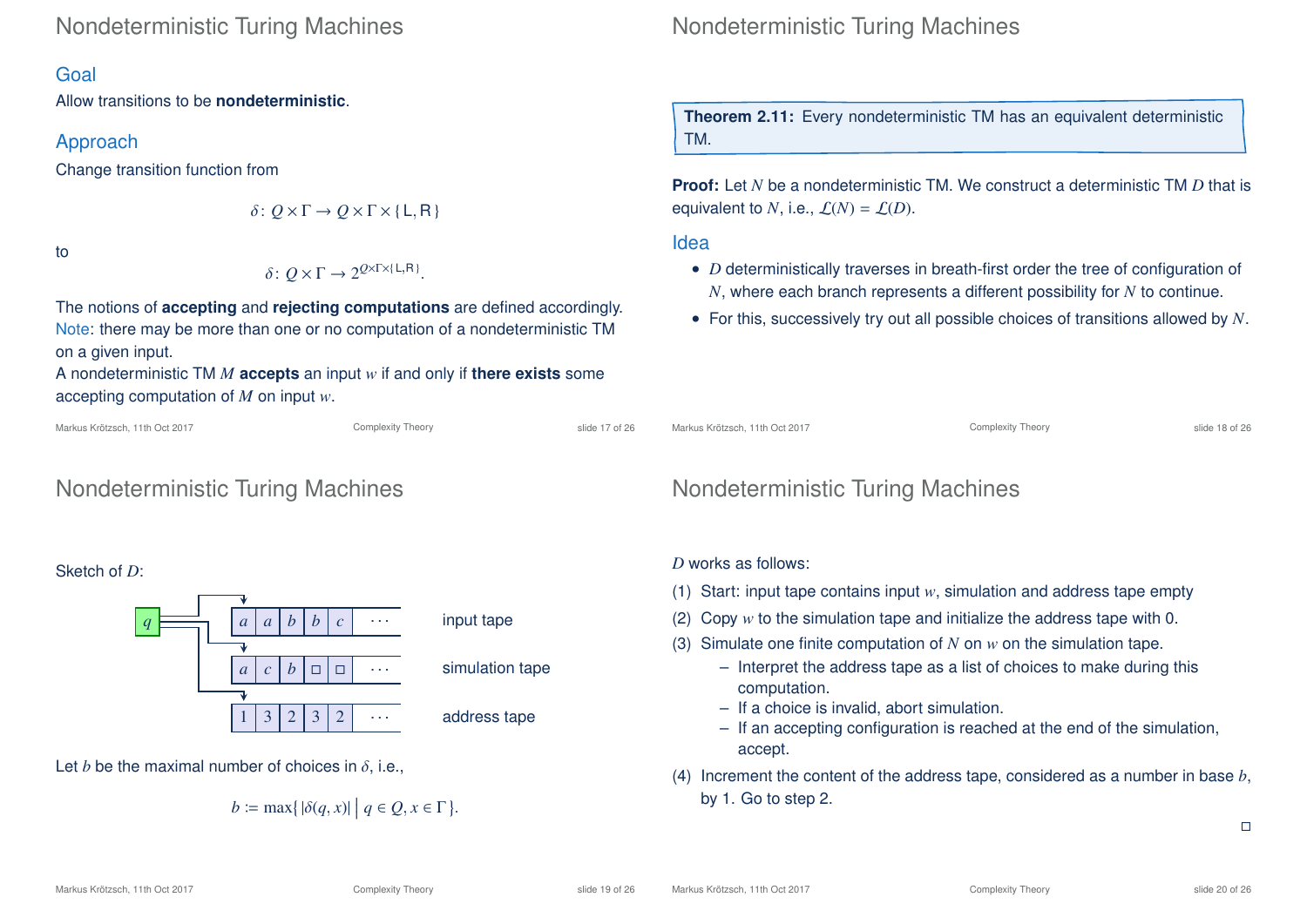### **Enumerators**

**Definition 2.12:** A multi-tape Turing machine *M* is an **enumerator** if

- *M* has a designated write-only **output-tape** on which a symbol, once written, can never be changed and where the head can never move left;
- *M* has a **marker symbol** # separating words on the output tape.

We define the **language generated by**  $M$  to be the set  $G(M)$  of all words that eventually appear between two consecutive # on the output tape of *M* when started on the empty word as input.



### **Enumerators**

Let  $\mathcal{L} = \mathcal{L}(\mathcal{M})$  for some TM  $M$ , and let  $s_1, s_2, \ldots$  be an enumeration of  $\Sigma^*$ . Then the following enumerator  $\mathcal E$  enumerates  $\mathcal L$ :

 $\mathcal{E}$  = Ignore the input.

- Repeat for  $i = 1, 2, 3, ...$ 
	- $-$  Run *M* for *i* steps on each input  $s_1, s_2, \ldots, s_i$
	- If any computation accepts, print the corresponding *s<sup>j</sup>* followed by #
		- $\Box$

**Theorem 2.14:** If L is Turing-recognisable, then there exists an enumerator for  $\mathcal L$  that prints each word of  $\mathcal L$  exactly once.

### **Enumerators**

**Theorem 2.13:** A language  $\mathcal{L}$  is Turing-recognisable if and only if there exists some enumerator *E* such that  $G(E) = \mathcal{L}$ .

**Proof:** Let *E* be an enumerator for  $\mathcal{L}$ . Then the following TM accepts  $\mathcal{L}$ :

#### $M \coloneqq \text{On input } w$

- Simulate *E* on the empty input. Compare every string output by *E* with *w*
- If *w* appears in the output of *E*, accept

Markus Krötzsch, 11th Oct 2017 **Complexity Theory** Complexity Theory **Complexity Theory** slide 22 of 26

### **Enumerators**

**Theorem 2.15:** A language  $\mathcal{L}$  is decidable if and only if there exists an enumerator for  $\mathcal L$  that outputs exactly the words of  $\mathcal L$  in some order of nondecreasing length.

**Proof:** Suppose  $\mathcal{L}$  to be decidable, and let *M* be a TM that decides  $\mathcal{L}$ .

- Define a TM  $M'$  that generates, on some scratch tape, all words over  $\Sigma$  in some order of non-decreasing length. (Exercise!)
- For each word  $w$  thus generated, simulate  $M$  on  $w_i$ . If  $M$  accepts  $w$ , then  $M'$ prints *w* followed by #.

Then  $M'$  enumerates exactly the words of  ${\cal L}$  in some order of non-decreasing length.